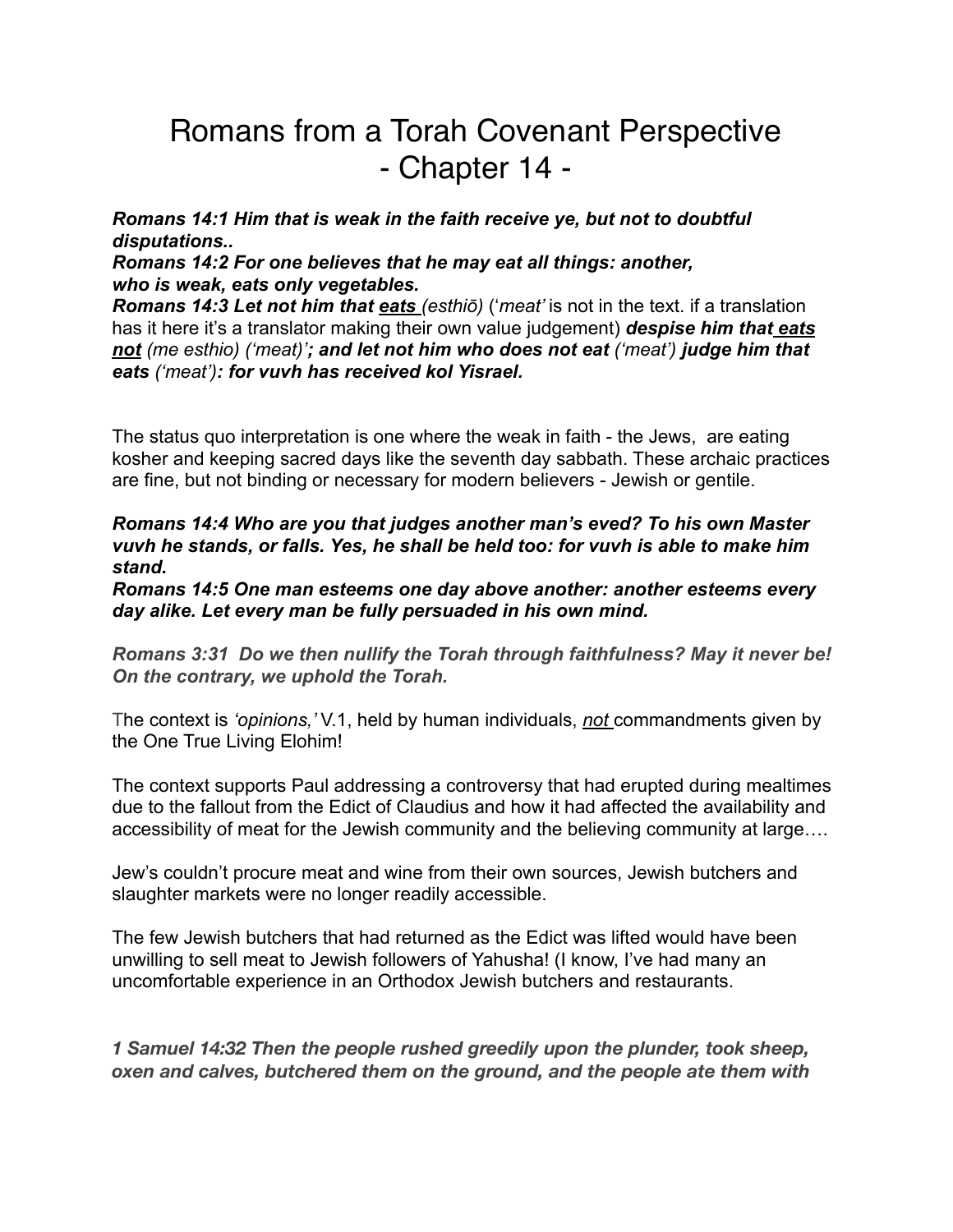## *the blood. 33Then they reported to Saul saying, "Behold, the people are sinning against Adonai by eating with the blood."*

Be aware of a change of status: A clean animal once slaughtered changes status from animal to meat and meat can be designated clean or unclean even if from a clean animal, and the act of consuming it can thereby be sin or not all depending upon the method of slaughter/the origin of the meat.

There's an Oneg in a *"strong"* persons house ( a seasoned gentile/Ephramite believes house) and the Jewish neophyte will eat only the vegetables; and is abused by the *'strong'* for doing so!

Judean Jews were highly skeptical of the kosher adherence of diaspora Jews.

*'Weak'* is akin to a *'seared'* or *'sensitive'* in conscience!

Additionally we know that the early Nazarenes and the Ebionites only ate vegetables as recorded in the early Christian Epiphanius writing's!

Vegetarianism easily eliminated the threat of idol contamination or association.

What works to build a community and what does harm to a community is what this section of the letter is about....not abrogating Torah!

Acts 15:20 sets a precedent: *"abstain from the contamination of idols, and from sexual immorality, and from what is strangled, and from blood. For Moses from ancient generations has had in every city those who proclaim him, since he is read in all the synagogues every Shabbat."*

## *Romans 14:2 For one believes that he may eat 'all things': another, who is weak, eats only vegetables.*

This is NOT an abstract statement, the *'all things'* are NOT unqualified! Paul is writing in line with the Apostolic decree of Acts 15, so this is a qualified statement!

Paul already designated the meat clean in V. 20 anyway; Gk. '*katharos',* Heb. *Lev 14: tahor, châṭâ'.* 

But just because it's clean according to Lev 14 doesn't guarantee that it's not *'koinos' 'common.'(V. 14)* from Roman instead of Jewish sources.

The stricter people who eat only vegetables are most probably the same ones who fast and don't eat on extra calendar fast days like the Ninth of Av, regular Jewish Mon. & Thurs. fast etc.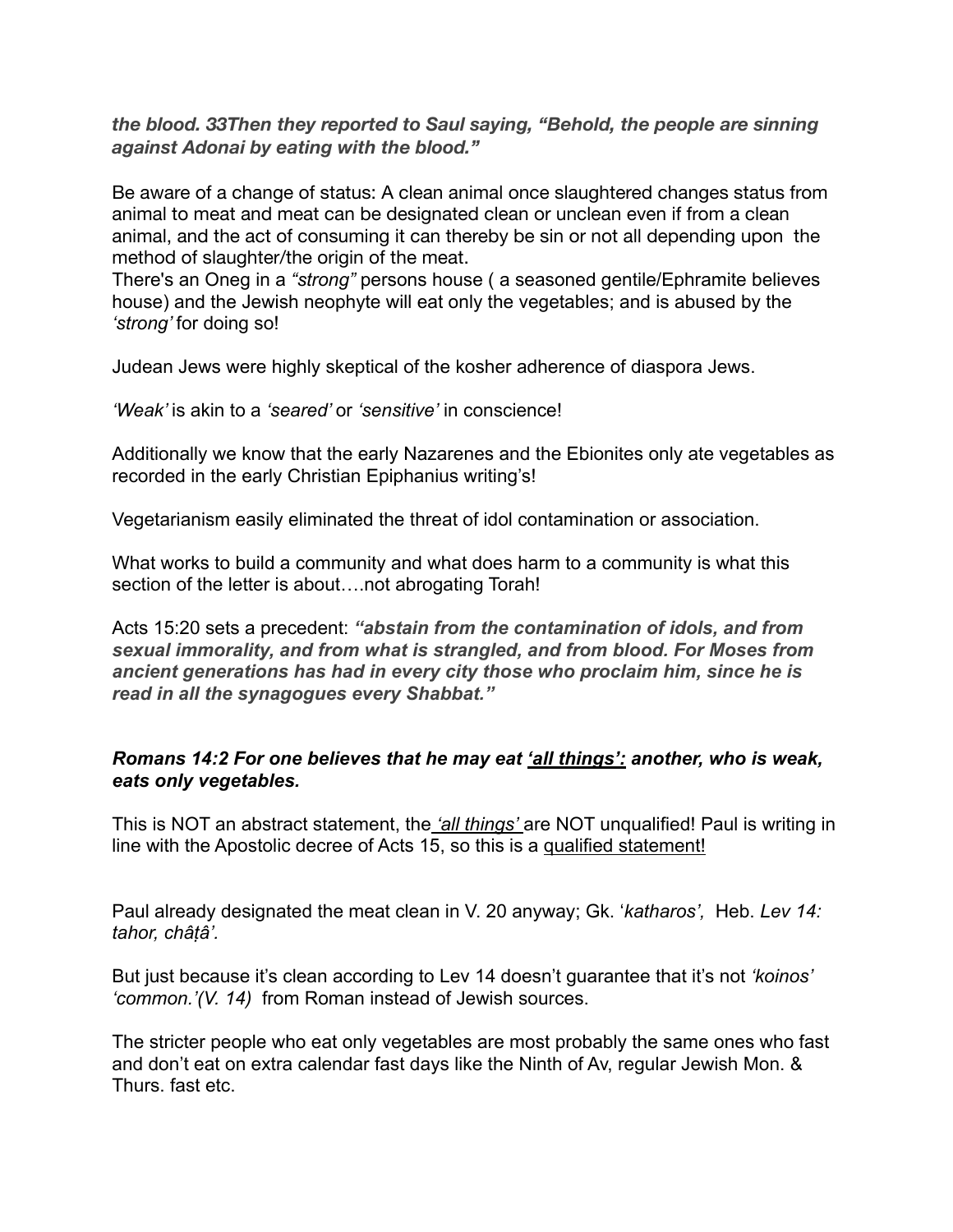Sacred days is not referring to the Shabbat or biblical feasts, but Jewish traditional fast days - '*Sabbaton'* is glaringly absent from our text!

*Romans 14:6 He that regards the day of eating, regards it to vuvh; and he that*  regards not the day, to vuvh he does not regard it. (this is a positive action, not a negative action, meaning it's applied to extra curricular Jewish fast days, not pagan love fest's) *He that eats, eats to vuvh, for he gives hodu;* (the Bracha/food blessing) *and he that eats not, before vuvh he eats not, and neither gives vuvh hodu.*

*Romans 14:7 For no Yisraelite man lives for himself, and no Yisraelite man dies for himself.* 

*Romans 14:8 For whether we live, we live for vuvh; and whether we die, we die for vuvh: whether we live, or whether we die, we belong to and for vuvh. Romans 14:9 For this purpose Moshiach both died, and rose, and was revived, so that He might be the Master vuvh both of the dead and the living.*

*Romans 14:10 But why do you judge your Yisraelite brother? Or, why do you despise your Yisraelite brother over these secondary issues? For we shall all stand before the bema seat of our Moshiach.* 

*Romans 14:11 For it is written,(Isa. 45.23) 'As I live, says the Master vuvh, every knee shall bow to Me, and every tongue shall confess to the Master vuvh.'* 

*Romans 14:12 So then each one of us shall give an account of himself to vuvh. Romans 14:13 Let us not therefore judge one another any more: but rather be mindful of this that no man put any unnecessary stumbling-block, or an occasion to fall into his Yisraelite brother's path.*

*Romans 14:14 I know, and am persuaded by the Savior Yahusha, that there is nothing common* (koinos) *of itself: but to him that esteems anything to be common, to him it is common.*

V.14 if Paul had wanted to abrogate the food laws then here was his opportunity to codify it within the text using the Greek: *"there is nothing common (koinos) of itself."* 

The Torah designates unclean animals in Lev 14 as *'tamei',* the LXX translates *'tamei'*  as *"Akathartos."* But *"Akathartos"* does NOT appear here in the text….Nowhere! Paul deliberately uses *'koinos'* instead.

V.14 is a slam dunk textual proof that Paul isn't abrogating the food laws!

*'Koinos' - 'to lie common or open to all', 'common' or 'common ownership.'* 

Why would Paul use a word that doesn't even appear in the LXX Torah! Unless he wanted to leave absolutely no confusion that HE WASN'T ABROGATING THE FOOD LAWS!